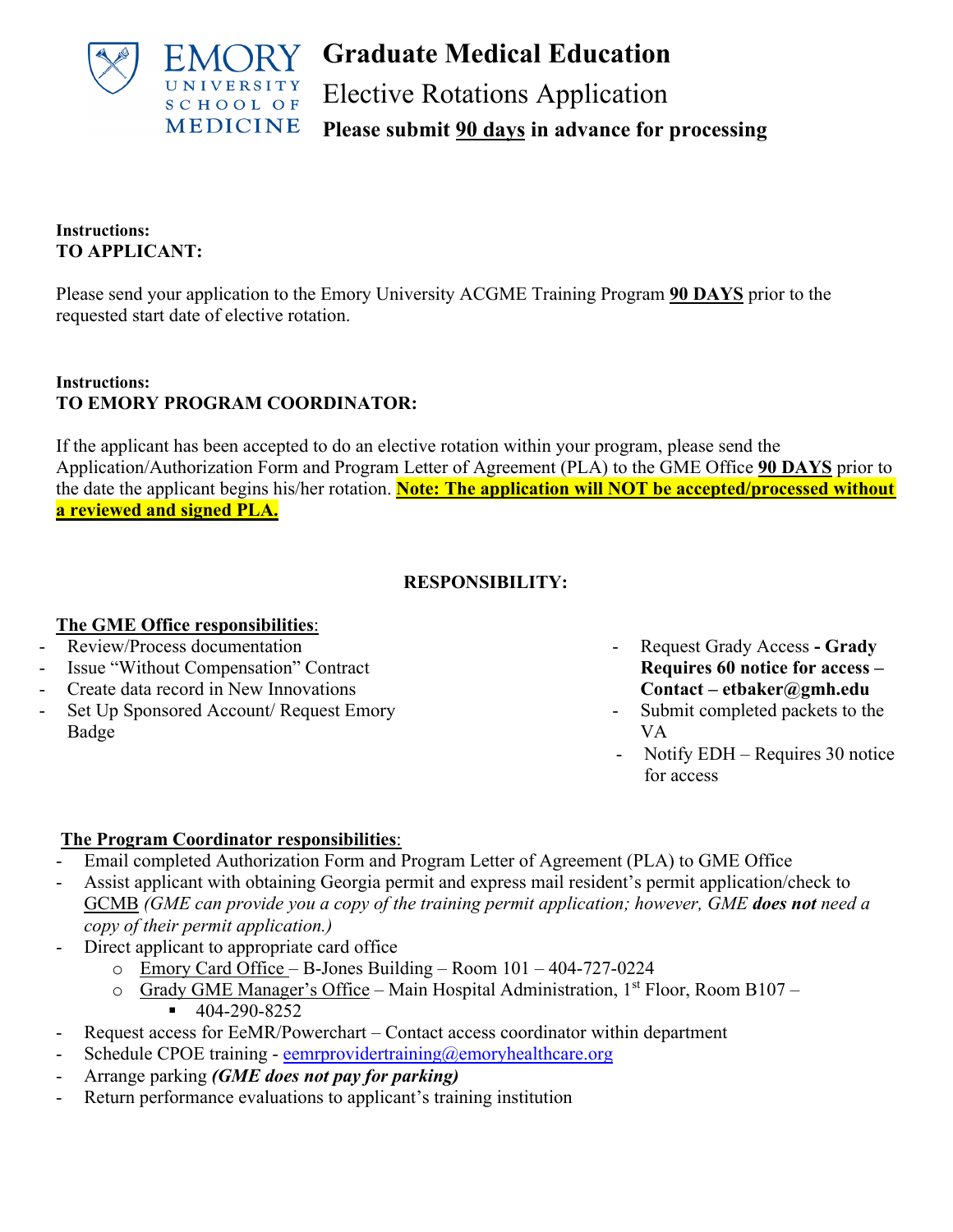

**Graduate Medical Education**  Authorization for Elective Rotations **Please submit 90 days in advance for processing**

## **HOME INSTITUTION:**

| Home Institution:                                                                                                                                                                                                              |      |                        |
|--------------------------------------------------------------------------------------------------------------------------------------------------------------------------------------------------------------------------------|------|------------------------|
|                                                                                                                                                                                                                                |      | Maiden/Prev Name (N/A) |
|                                                                                                                                                                                                                                | DOB: |                        |
|                                                                                                                                                                                                                                |      |                        |
| Requested ACGME Training Program: The Contract of the Contract of the Contract of the Contract of the Contract of the Contract of the Contract of the Contract of the Contract of the Contract of the Contract of the Contract |      |                        |
| Requested Dates of Rotation: FROM                                                                                                                                                                                              |      | TO                     |

#### **TO BE SIGNED BY APPLICANT:**

By applying for this temporary rotation to the House Staff at Emory University School of Medicine, I agree to abide by the rules and regulations of the hospital and service to which I am assigned. I understand that Emory will not provide a stipend, benefits, and professional liability insurance.

|                                |                                                                                  | Date:                                                                                                                |
|--------------------------------|----------------------------------------------------------------------------------|----------------------------------------------------------------------------------------------------------------------|
|                                |                                                                                  |                                                                                                                      |
|                                | TO BE SIGNED BY HOME INSTITUTION PROGRAM DIRECTOR:                               |                                                                                                                      |
|                                |                                                                                  |                                                                                                                      |
|                                |                                                                                  | currently enrolled as a PGY resident/fellow in the Accreditation Council for Graduate Medical Education              |
|                                |                                                                                  |                                                                                                                      |
|                                | (Name of Sponsoring Home Institution) to rotate at Emory                         |                                                                                                                      |
|                                |                                                                                  | University School of Medicine. The Home Institution will continue to provide the stipend, benefits, and professional |
| liability insurance.           |                                                                                  |                                                                                                                      |
|                                | Signature of Home Institution Program Director: ________________________________ | Date: $\frac{1}{\sqrt{1-\frac{1}{2}} \cdot \frac{1}{2}}$                                                             |
| Program Director Name (Print): |                                                                                  |                                                                                                                      |